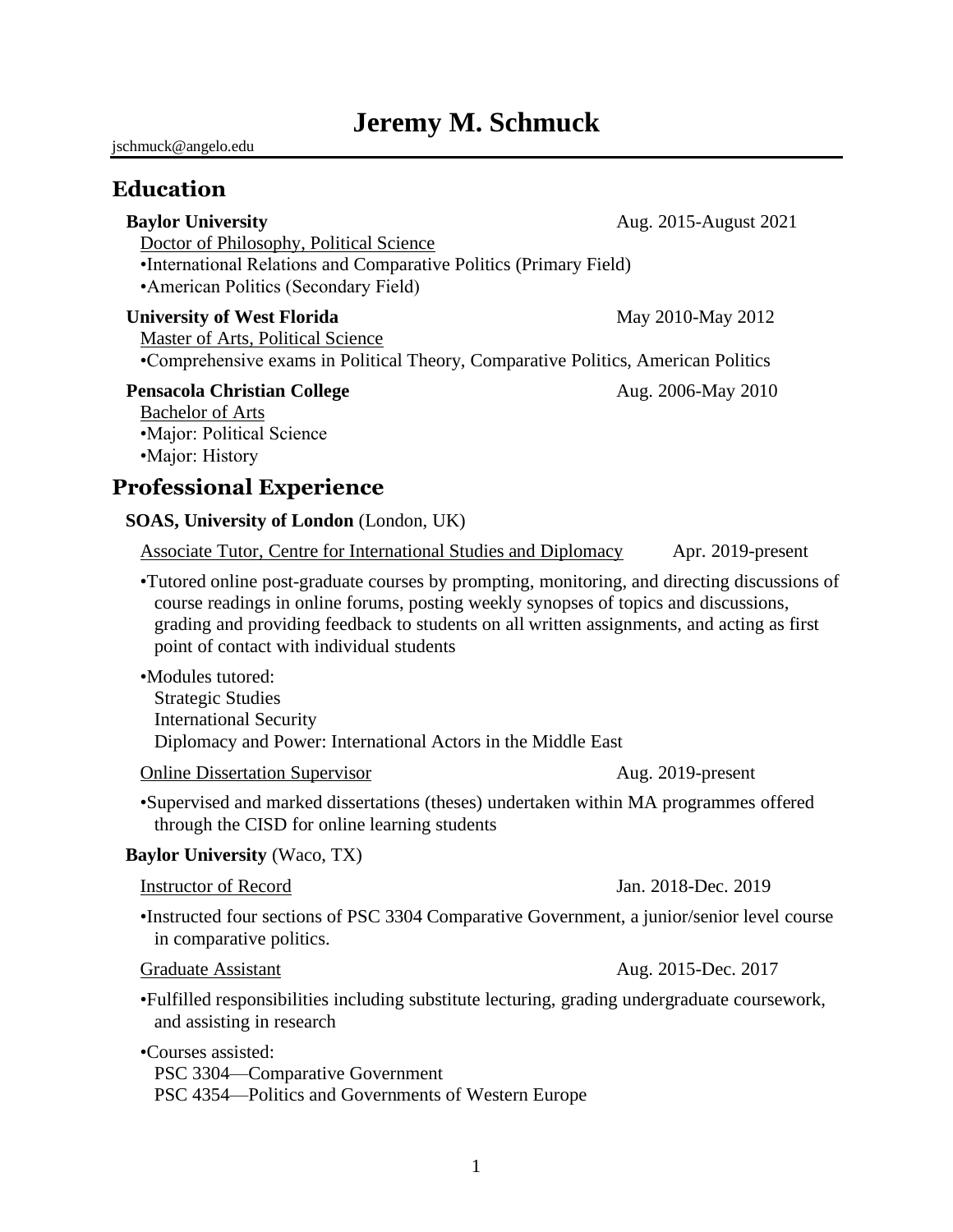PSC 3315—Fundamentals of International Politics PSC 3335—Contemporary American Foreign Policy

John and Sarah Dowdy Endowed Internship June 2016-Aug. 2016

- •Performed archival work with Baylor Collection of Political Materials (BCPM) on the papers of state and national legislators
- •Authored the finding aid for the Ed Lee Gossett Papers (U.S. Congressman 76<sup>th</sup>-82<sup>nd</sup> Congresses) and organized the collection
- •Assisted in Baylor's iEngage program, an adaptation of iCivics to encourage civic awareness among youth

### **University of West Florida** (Pensacola, FL)

| Instructor of Record | Jan. 2012-Dec. 2012 |
|----------------------|---------------------|
|----------------------|---------------------|

•Instructed several sections of CPO 2002 an introductory course in Comparative Politics.

Graduate Assistant/Teaching Assistant May 2010-May 2012

•Assisted in research and in grading undergraduate coursework in comparative politics courses

## **Publications**

- Schmuck, Jeremy. "1952 Steel Strike," "Espionage and Sedition Acts (1917-1918)," and "Fries' Rebellion (1799)," in *Political Violence in America: Historical Flashpoints and Modern-Day Trends*, Ed. Lori Cox, ABC-CLIO, *forthcoming*.
- Nichols, Curt and Jeremy Schmuck. "Grover Cleveland" in *Hatred of America's Presidents: Personal Attacks on the White House from Washington to Trump*. Ed. Lori Cox, ABC-CLIO, 2018.

## **Conferences and Seminars**

- "The Hamiltonian Tradition and Hegemonic Contestation: Lessons about International Hegemony from the Early Republic's Foreign Policy," paper to be presented at the Annual Meeting of the New England Political Science Association, Mystic, CT, April 2020 (cancelled due to pandemic).
- "Governing the New Frontier: New Spaces and New Structures", roundtable participant, the Annual Meeting of the International Studies Association, Honolulu, HI, March 2020 (cancelled due to pandemic).
- "Foreign Imposed Regime Change", participant, Graduate Foreign Policy Seminar, Charles Koch Foundation, Atlanta, GA, February 2020.
- "Hegemony and Military Intervention," participant, Graduate Goreign Policy Seminar, Charles Koch Foundation, Arlington, VA, June 2019.
- "Interwar International Law and Organizations Influences on the Anglo-American Transition" paper presented at the Annual Meeting of the British International Studies Association, Bath, UK, June 2018.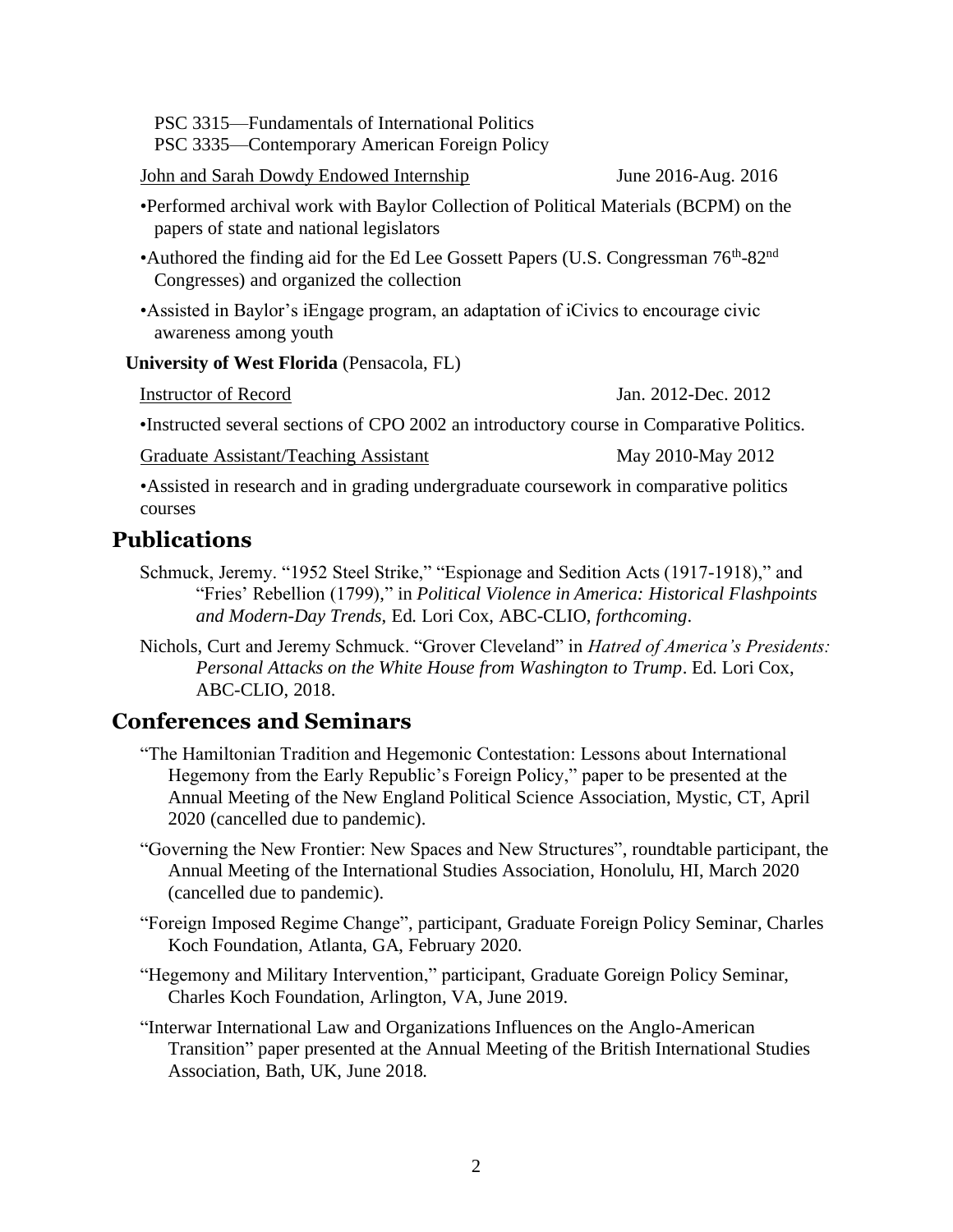- "Cicero: Statesmanship and Constitutionalism Readings," conference participant, Alexander Hamilton Institute for the Study of Western Civilization and Baylor University Department of Political Science, Waco, TX, Spring 2018.
- "On the Horns of a Dilemma: Understanding China's Unique Challenge to American Regional Order in East Asia" presented at the Annual Meeting of the International Studies Association, San Francisco, CA, April 2018.
- "Letting Your Partner Lead: Examining American Steps in the Philippine Huk Counterinsurgency," presented at Annual Meeting of Southern Political Science Association, New Orleans, LA, January 2018.
- "American Constitutionalism" 2017 JMC Summer Institute, Jack Miller Center and University of Pennsylvania, Philadelphia, PA, July 11-21, 2017.
- "The Cold War and American Statesmanship" Alexander Hamilton Institute for the Study of Western Civilization, Clinton, NY, Summer 2016.
- "Stuck on Virtue" Berry College, funded by the University of Chicago, Spring 2012.
- "The Foundations of Liberty and Society" Washington, D.C., funded by *Liberty Foundation* and *Koch Foundation*, Summer 2011.

### **Professional Associations**

- International Studies Association
- American Political Science Association
- British International Studies Association
- The Society for Historians of American Foreign Relations

## **Academic Honors**

- Graduated *Cum Laude* from Pensacola Christian College, May 2010
- Nominated *Who's Who Among America's University and College Students*, 2010
- Awarded Appointment to and graduated from *Graduate Teaching Academy* at the University of West Florida, August 2010
- Awarded *Koch Foundation Scholarship* to study Hayek's political thought, January 2011
- Inducted into *Phi Sigma Alpha* Political Science National Honor Society, April 2011
- Awarded *Koch Foundation Scholarship* to study Adam Smith's political thought, August 2011

## **Service to University of West Florida**

| • Vice President of Graduate Student Association      | Jul. 2010 to Aug. 2011          |  |
|-------------------------------------------------------|---------------------------------|--|
| <b>Community Service</b>                              |                                 |  |
| •Youth Group Leader<br>Columbus Avenue Baptist Church | Aug. 2016-Aug. 2019<br>Waco, TX |  |